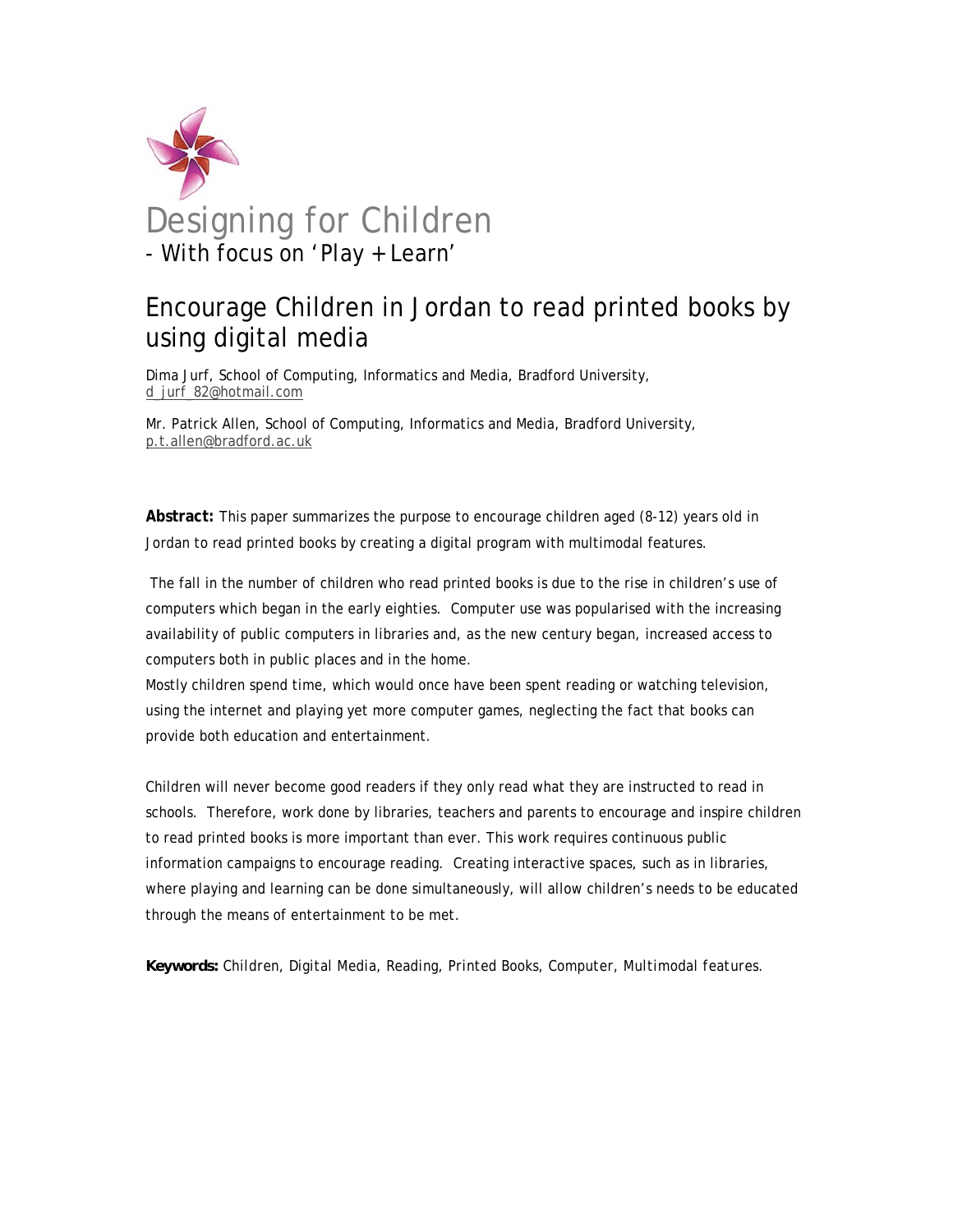## 1. **Introduction**

Understanding what encourages people to love reading is an important issue and will change with age since what inspires a child, teenager and adult to love books is likely to be very different.

Some people view reading as a way of creating strong communities through discussions and interaction. Others see reading as a way to improve the lives of those who are isolated, disadvantaged, and uneducated.

However, most people are encouraged to read by a sense that they are sharing something good and useful. The sheer joy of the reading process fosters genuine understanding and enthusiasm for this practice in readers (O'Callaghan, 2004).

Most researchers to date have studied ways of enhancing digital libraries and how to design information and social spaces for use by adults and children. Little research has been done to explore the desire to read printed books and to promote this process and to convey the idea that books can provide an information space. Books can be used to support sociable environments for knowledge exchange, such as libraries, book clubs, schoolwork, storytelling in children centres, clubs and in the home.

The PhD research aims to enhance children's desire to read printed books by trying to change attitudes of children through their use of digital media. It is very important to study their attitude towards reading as well as their social interaction and behaviours in various environments such as multi dimensional and multimodal environments.

# 2. **Rationale behind study**

The project emerges out of personal and public concern for the lack of children reading printed books in Jordan. This returns to many factors that passively affect both children and reading, such as social, economical, political and cultural issues.

The reasons why children read printed books needs to be identified and considered. Some examples of behaviour that encourages, as well as practices which discourage, children to read books in Jordan have already been identified, as shown below.

#### Encouraging behaviours

- The capital of Jordan, Amman, has seen a boom in modern book shops, due to rapid economic growth in the city.
- Entertainment provided by books, magazines and newspapers.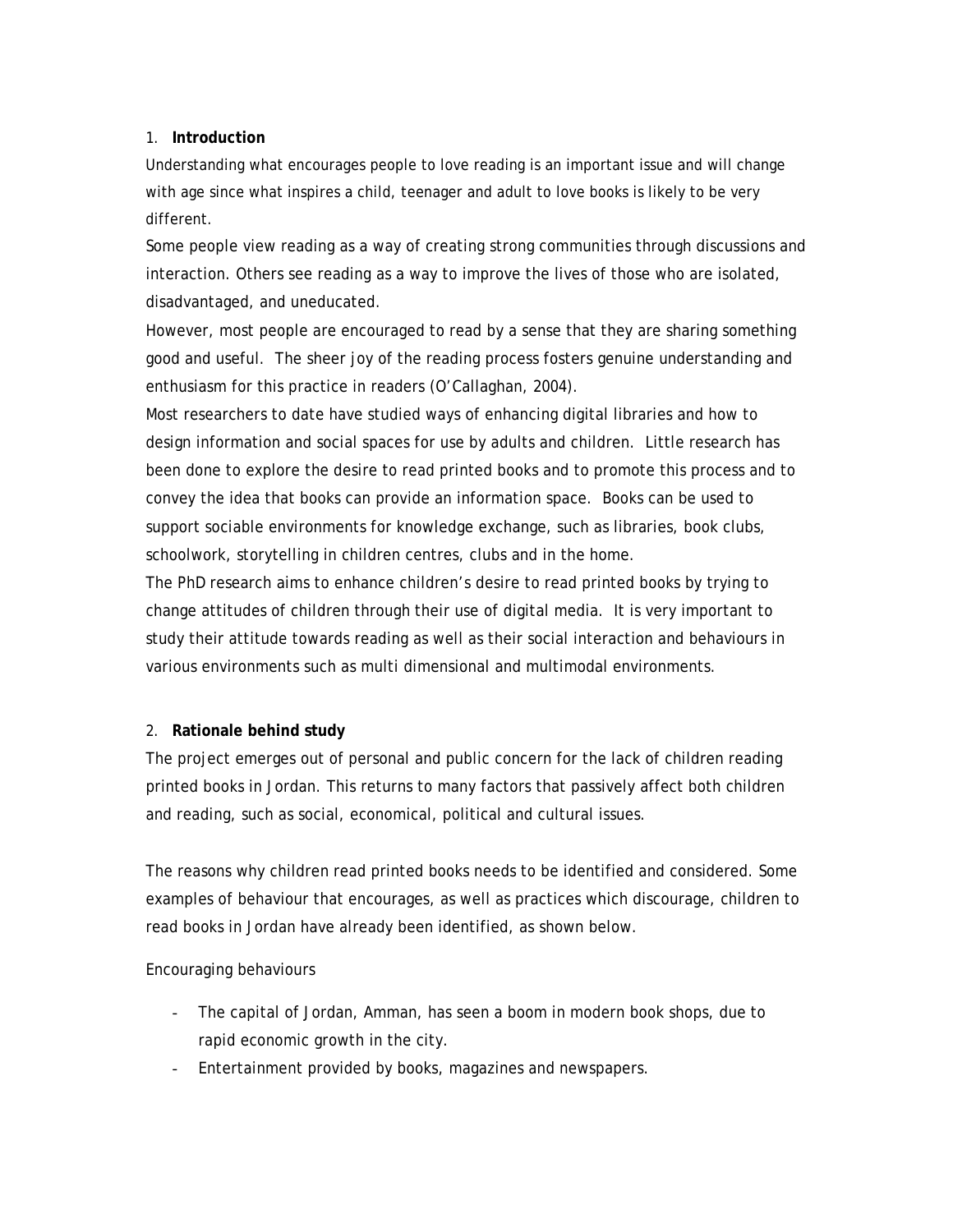- Efforts have been implemented by Greater Amman Municipality to encourage children to read books by constructing public libraries within the districts of Amman.

## Discouraging behaviours

- Despite a growth in book stores within the city, books have never been affordable to the general public.
- Most of parents do not set aside time in their day to sit and read books with their children.
- Schools in Jordan do not encourage extracurricular reading.
- Teachers do not motivate children by encouraging them to read for pleasure (Urdunmubde3, 2009). Their focus is only on the teaching of literacy to pass exams.
- The lack of promoting books for children on local Jordanian TV channels, radio and daily newspapers. Such media are not encouraging children to buy or borrow books from the local library.

Digital Media will offer designers a possibility to encourage children to read printed books, as it offers them some of the high production values that 3D books possess, such as exciting images, colours, 2D and 3D effects that attract readers. Visual appeal is very important to children and this is not realised by most educators. Talking about a printed book means a physical world which children care about and take an interest in. Shore (2008) has quoted a statement by one of her study participants saying that when developing a digital library it should contain the attraction and interest that printed books do, which are often chosen for their cover colour and design. For children, the book cover may be what attracts their interest in a title and the subsequent illustrations may maintain this interest. However, adults can't understand this desire. Eye- catching, visual appeal is known as the physical factor, and this itself is certainly part of the motivating power of digital media to hold children's interest. The digital media revolution will be the vehicle that inspires children to spend time and effort reading printed books.

Children will appear to be motivated to read independently when book text is embedded within online site content that creates enough interest for them to find the physical version of this book. Thorhauge (2006) suggests that children have become fascinated by the new digital media and that they are spending their free time interacting with this,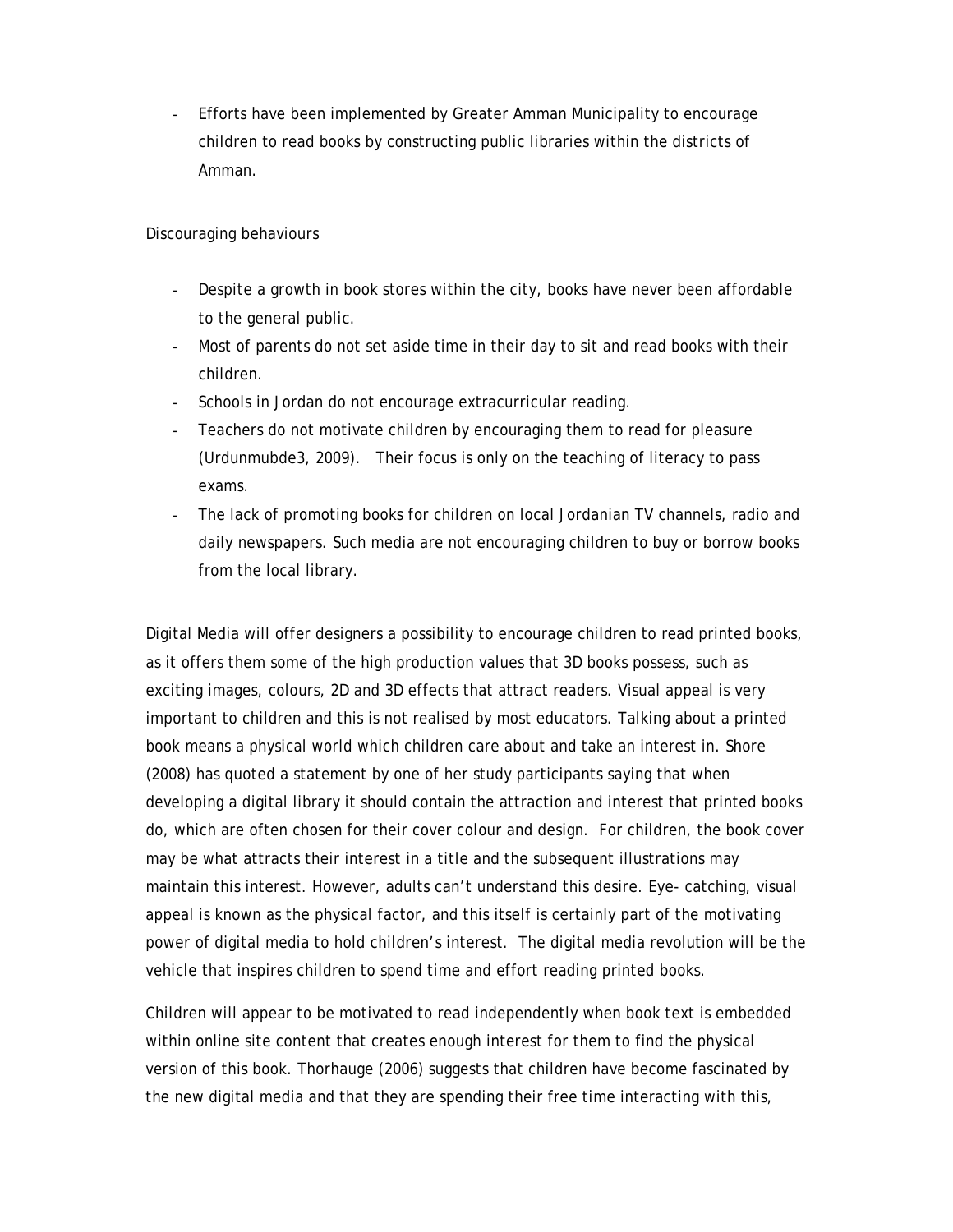rather than with non-electronic products such as books. He said that children visit libraries less, read fewer books and even watch fewer television programmes. Mostly children spend time, which would once have been spent reading or watching television, using the internet and playing yet more computer games, neglecting the fact that books can provide both education and entertainment.

Kulkarni has discussed a future project of the International Children's Digital Library (ICDL) which aimed to develop innovative software and a collection of books that specifically address the needs of the new generation of children as readers. This project has discussed various ways to enhance user experience in an information space; by developing interest, awareness, motivation and trust and by encouraging children (9-13 years old) to participate in social interaction using the ICDL's social booklist system. Kulkarni also discussed how the architecture of such a system is designed, along with prototype interfaces to provide an engaging user experience.

Governments and education authorities are requested to provide greater guidance to parents on the educational value of digital media and to seek ways to increase children's interest in the printed books. The awareness of parents on the educational value of digital media is impacted by their involvement in the digital economy. This digital economy refers to the global economic networking and social activities which are enabled by Information and Communication Technologies, particularly the internet. It includes commercial transactions, personal dialogue, information, entertainment and delivery of services. The term is often used interchangeably with 'internet economy' and 'information society'. (Abba, 2008)

#### 3. **The aim of the study**

To create a digital social networking site to encourage children aged (8-12) years old in Amman to read printed books.

#### 4. **Methods**

The research will be managed in a series of stages outlined below: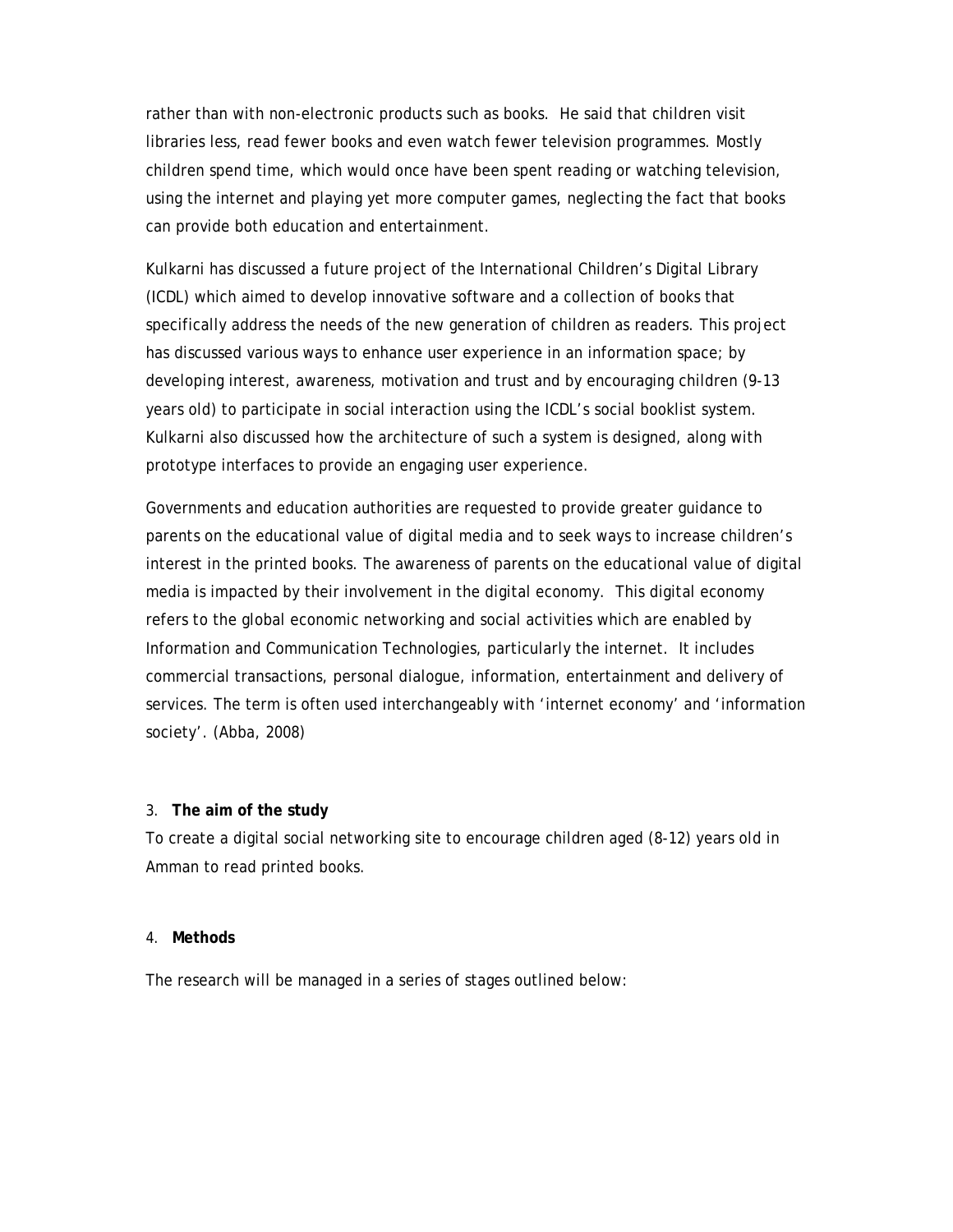#### **4.1. Study background**

Existing research mostly concerns the enhancement of the digital reading experience and way of creating social environments such as reading groups and digital libraries to encourage children to read on screen texts. No research was found which explored the use of digital media and interactive programs to encourage children to read printed books.

Studies have shown that interactive media have extraordinary potential in helping children to enjoy learning and to learn effectively. Interactivity through collaboration with others is a proven learning strategy which is commonly used effectively with children in many ways, for example, by undertaking collaborative work with their peers. Similarly, stimulating collaboration in children's story-telling play can lead to improved writing skills.

Multimodality is a system dealing with onscreen interactivity. In addition to more and more robust modalities, conceptual and empirical work on the usage of multiple modalities is now available for guiding the design of efficient, usable multimodal interfaces. It combines graphics, text and audio output with speech, text, and touch input to deliver a dramatically enhanced end-user experience (Jewitt, 2006). Multimodal applications give users multiple options for inputting and receiving information. This technical method enables users to interact with the information through a new digital media and to recall the information; as multimodality used a source of gaining knowledge can develop the literacy of the user.

Children engage with multimodal computer applications in many ways: they point, gesture, gaze at the screen, they move the mouse, click on icons and sometimes talk. Children will learn from interacting with all modes presented on the screen, not only from what is written and said. Children differ in the ways in which interaction with multimodal systems shape their learning. Individuals respond to modalities differently have different preferences. Various multimodal texts offer different filters for understanding and offer different potentials for engagement with text, image, sound and animation. This environment blends contents together (e.g. visual images, sounds and texts) providing users with the sensory information that they need to interpret and respond to the program.

Jewitt listed major contrasts between the old traditional forms (book) and the new technology (computer). This involved considering how the move from the medium of book-page to the digital medium of a computer-screen changes what it means to read and write. Considering differences between the page and screen; and the impact that these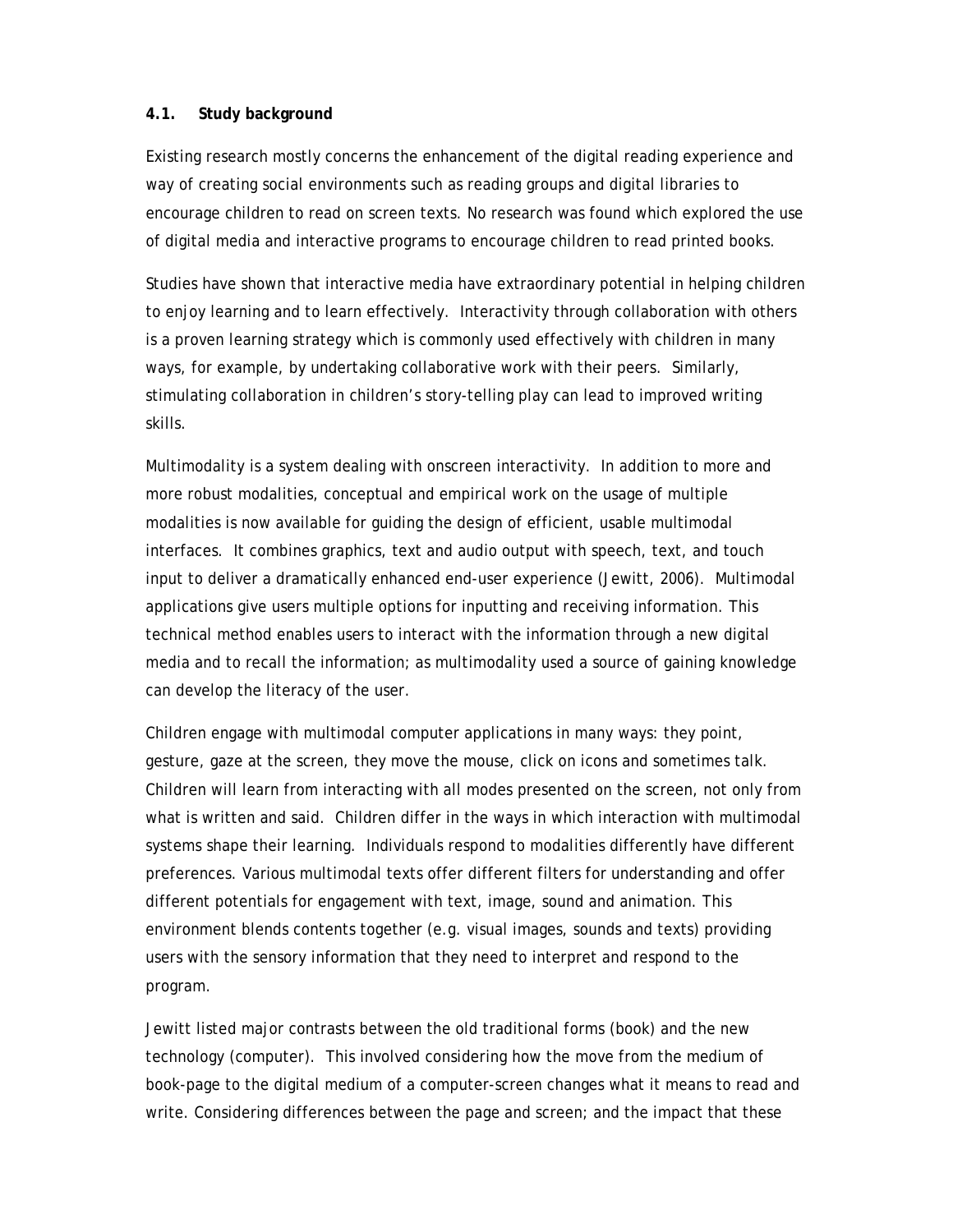differences have on the user's experience, will be information crucial to this project, since this work is about encouraging the reading of text on a physical page through the use of multimodal new technology (website).

Blaney's (2004) study focused on the process of creating a children's book which develops new ways to utilise digital media alongside traditional methods and techniques such as mark making, drawing, painting and collage. The aim of this work was to promote and develop language and literacy within an innovative contemporary illustration context.

In Barone and Wright's (2008) study about literacy instruction with digital media technologies; they described how digital media and literacy are interwoven within the activities of a fourth-grade classroom. This new technology prepares students to understand to have an understanding of literacy extended from the traditions forms. For instance, teachers may identify with past models of literacy that are paper and pencil bound, but students extend this traditional experience through the comprehension of webbased information sources.

By conducting this literature review the researcher will gain understanding of four things: <sup>1</sup> the definition of literacy and its forms  $2$  the importance of technology and different modalities <sup>3</sup>the effect of multimodal technologies on children's literacy, <sup>4</sup>the design principle and methods that will be best employed in the successful development of the prototype program. In order to cover this wide scope of knowledge this literature review will need to be expanded and relevant papers identified, evaluated and compared in detail.

#### **4.2. Case Study: Jordan**

This study was conducted to provide information for use in designing a prototype program that will encourage children in Jordan to read printed books.

The aim of the survey was to study the children's ability to interact with networking sites, such as Club Penguin.

The study contained two major methods, the first was a semi-structured interview, and the second was a questionnaire survey on a current program called Club Penguin. Club Penguin is a virtual world where children can play games, have fun and interact created by Disney. This was tested on a group of children (aged 8-12 years) from different centres and schools in Amman, Jordan.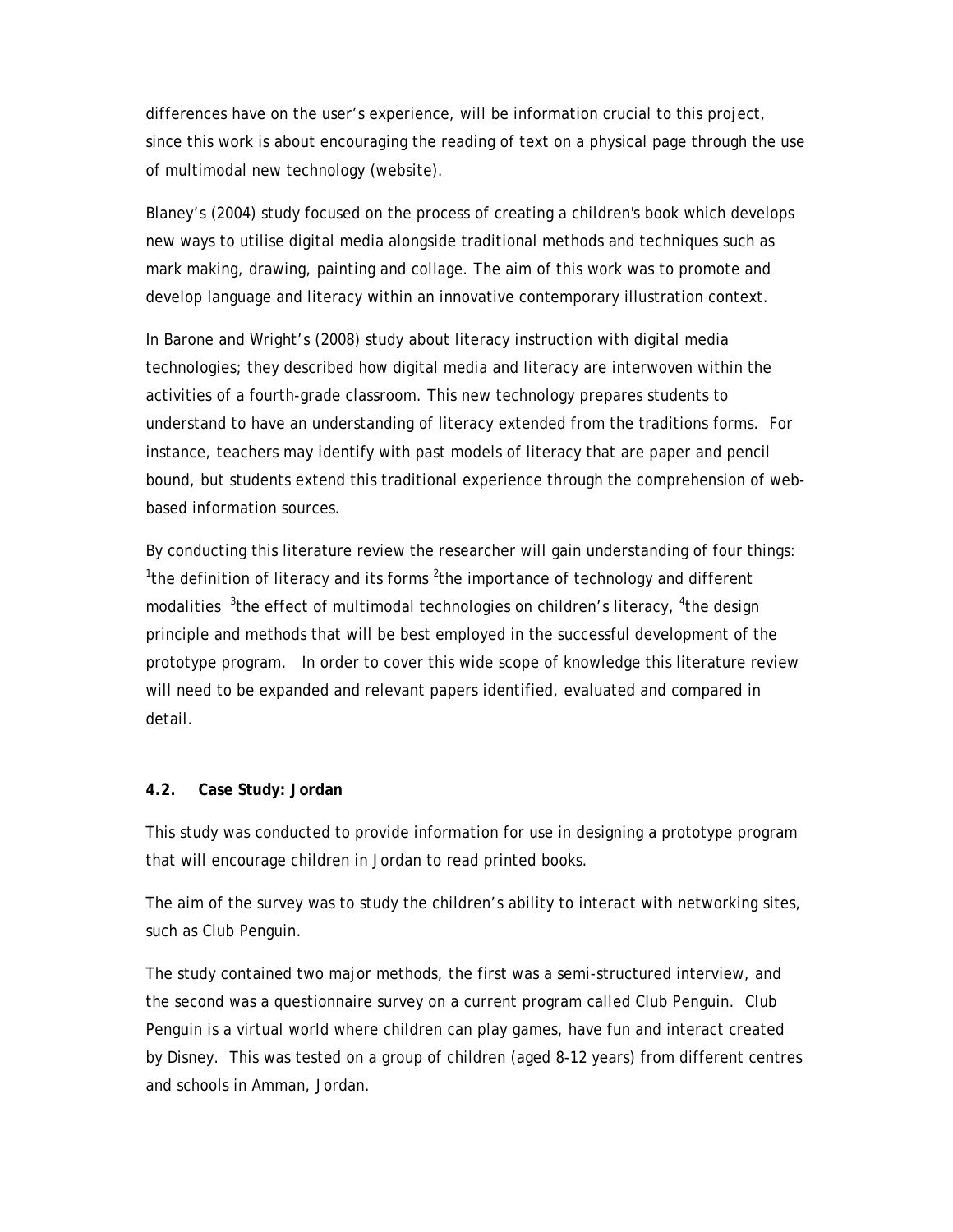Five children's centres were contacted and recruited to take part in the study. The centre managers were introduced to the aims of the case study and each centre nominated 10 children as participants to undertake the survey (Figure 2 and 3).



Figure 2 Shows a child trying the program in the survey



Figure 3 Shows the child answering the questionnaire

The selection of the children was based on an understanding that children in the middleyears of childhood (8-12) are characterised as being more adept at computer-use than preschoolers, but less savvy than teenagers (Shore, 2008). Shore has shown the age span of this category as it is shown in table (1).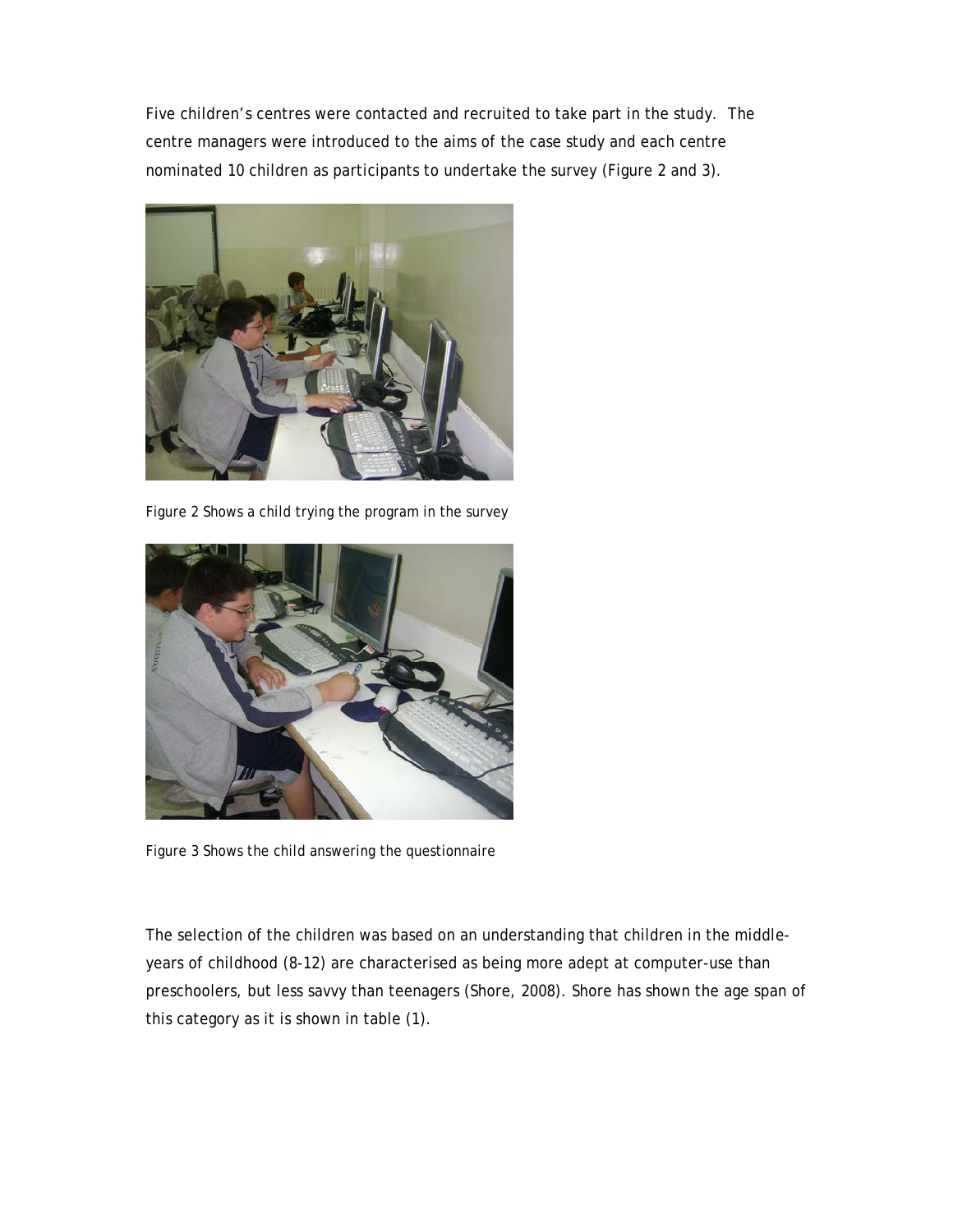| Middle Childhood Concerns |                                                                                                                                                                            |
|---------------------------|----------------------------------------------------------------------------------------------------------------------------------------------------------------------------|
| Cognitive                 | • Strengthen their capacity for remembering, imagining, logical<br>reasoning, problem solving, and critical thinking.                                                      |
|                           | • Become more reflective - that is, better able to access,<br>reflect upon, and talk about their own thoughts and feelings, and<br>to describe themselves in complex ways. |
|                           | • Focus on activities for longer periods of time.                                                                                                                          |
|                           | • Communicate easily, using language effectively in a wide<br>variety of situations.                                                                                       |
| Social/Emotional          | • Begin to negotiate a wide range of social interactions without<br>adult help and to establish relationships that are not extensions<br>of their parents' networks.       |
|                           | • Form stronger, more complex relationships, particularly with<br>peers of the same sex, and grow in their desire to be liked and<br>accepted by friends.                  |
|                           | • Gain the ability to play and learn in teams or groups.                                                                                                                   |
|                           | • Begin to create social hierarchies and a sense of "groupness."                                                                                                           |
| Moral                     | • Begin to form a consistent set of values that guides their<br>behaviour.                                                                                                 |
|                           | • Strengthen their sense of right and wrong, understanding and<br>adhering to social norms.                                                                                |
| Environmental             | • Continue to be strongly influenced by their families' values and<br>routines.                                                                                            |
|                           | • Start and finish elementary school, spending about 7 hours per<br>weekday in a school environment.                                                                       |
|                           | • Spend significant stretches of time immersed in media, often<br>"multitasking."                                                                                          |

Table 1, Middle Childhood Concerns, Shore (2008)

The questionnaire was designed in a way that covers all issues related to the design of the program, attraction factors, usability, and children's desires. It was also designed to determine the gaps in interaction between the children and the program.

A semi-structured interview was conducted with the manager of each centre. The aim of this study was to understand the role of children's centres in creating an interactive environment for the children.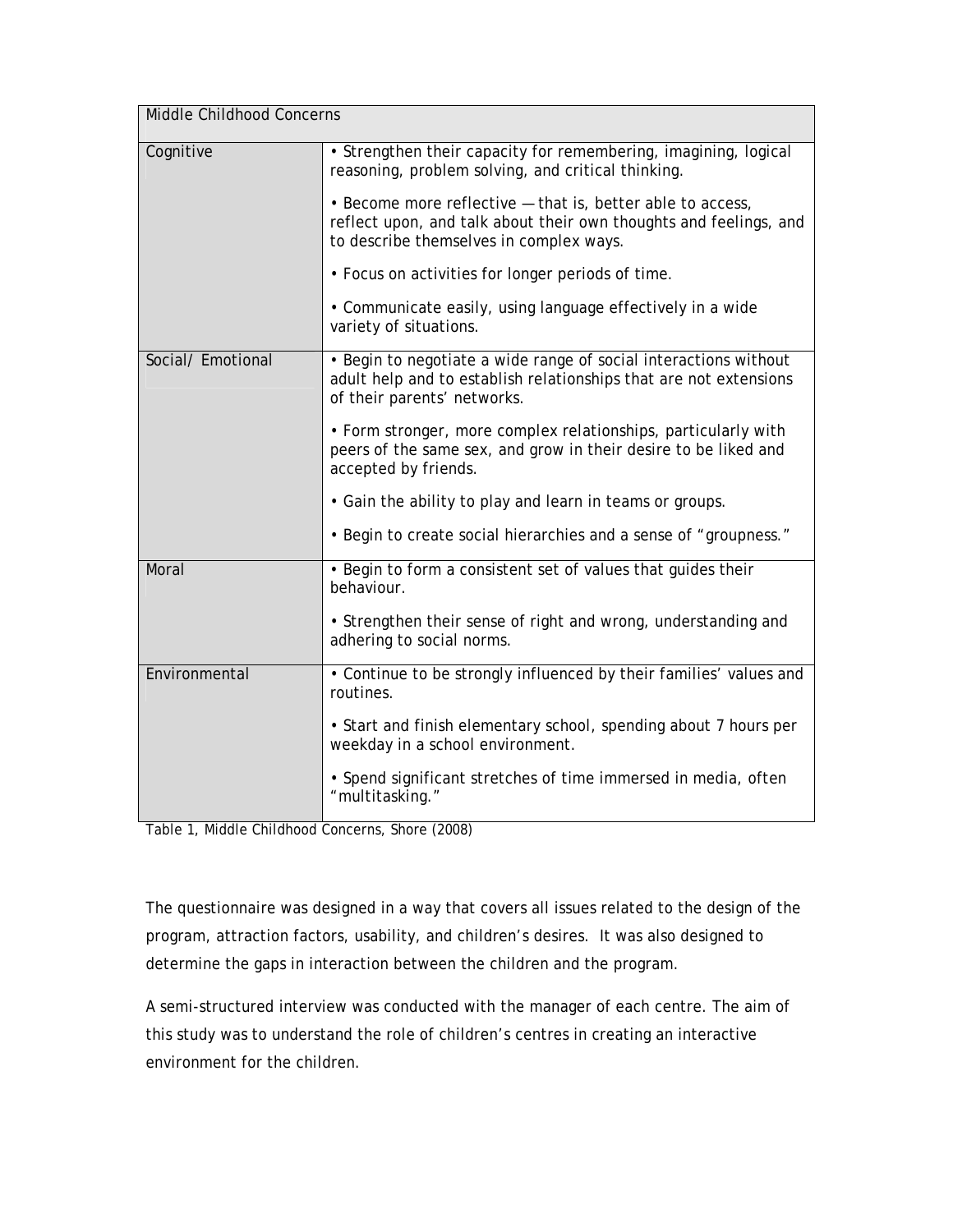**The study outcomes:** 

- Reading is one of the main activities undertaken by all the centres.
- The library is a major part of each centre, and many activities are connected with the library.
- The centres consider that parents have the big role in encouraging their children to read printed books by coming to the library and sharing time with their children. Unfortunately few people in Amman do this.
- The centres believe in the importance of digital media to promote books and encourage reading.
- One of their future dreams is to create an electronic library or a website onto which they can easily save books and promote reading.

The results of research using this sample can, therefore, represent the wider population and be used to understand why this age group of Ammani children mostly do not read printed books. The research can also inform the design of a relevant prototype computer program to encourage children to read traditional books.

# **Analysis and Results:**

Club Penguin is a software program for children aged (6-14) years old that forms an environment where children can play, learn and have fun.

100% of the participants liked the program, and many of them were already members of Club Penguin and had used the program before. This suggests that children in Amman deal with computers and are familiar with using the mouse and the keyboard keys. It also suggests that access to the internet is available in Amman, even in poor districts.

Reading plays a main part in the program, because children need to read instructions to know how to use the program, need to read news to be updated with the program activities, and need to chat with friends online. So the child is improving his reading unconsciously in an interesting and easy way by interacting with the software.

However, the children still do not enjoy reading. When children begin using a new computer game they are interested in the game itself, e.g. catching the mouse, and their interaction with the interface is aimed at helping them to play the game. Illustrations and icons are often enough to guide the child's play without them having to read instructions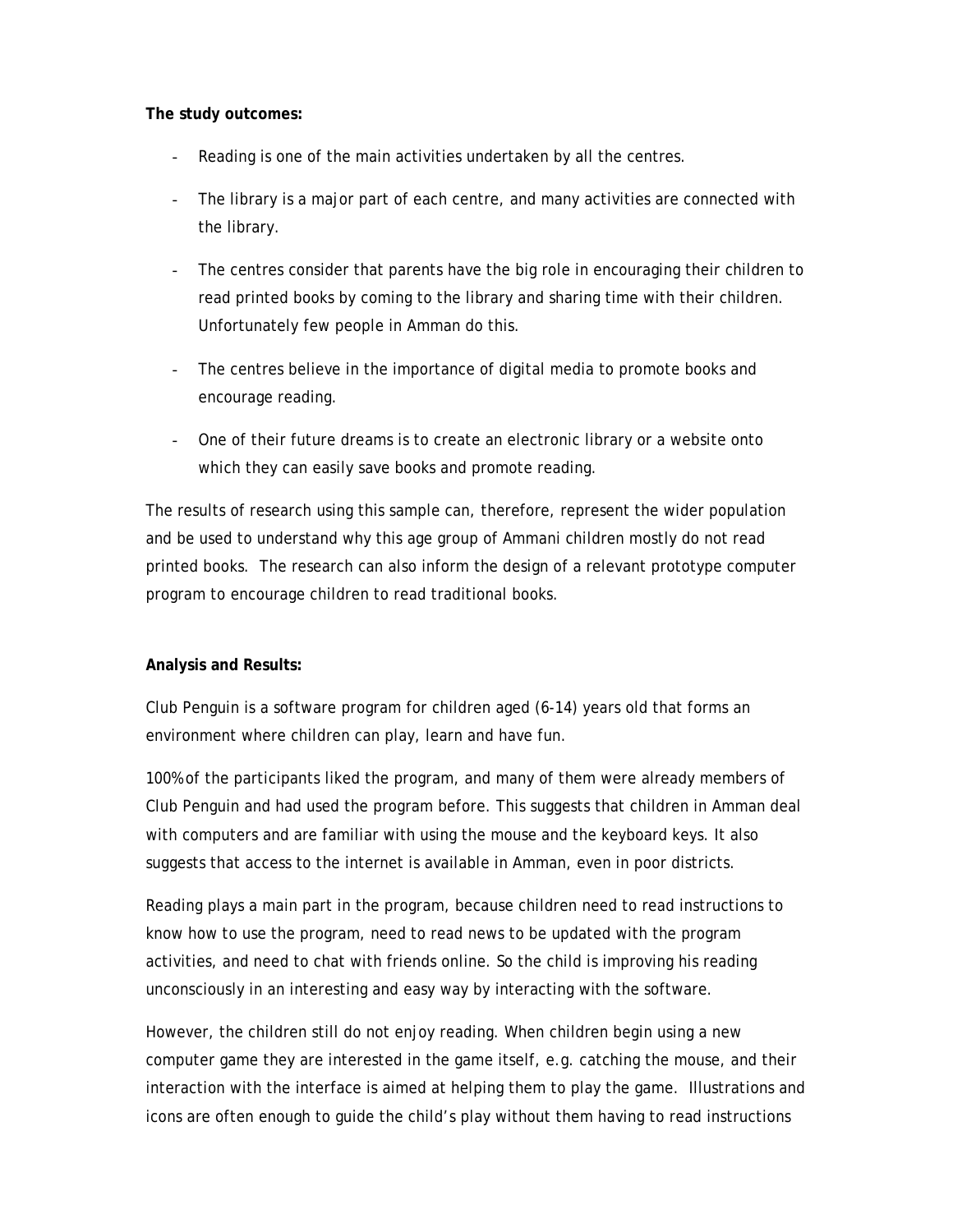written in text. By trying the game many times children learn how best to operate it. The attitudes of children testing the program was revealed in their questionnaire responses. The preferred program activity, i.e. that which the children gave the highest ranking to, was playing games. The children gave the lowest ranking to the activity of reading written text, such as news, suggesting this was their least favourite activity.

Although Jordan is an Arabic country, and the major language is Arabic; most of children prefer the program to be in English. This is another issue which needs further study. Why do children not prefer a non-native language for an on-screen interface? Users of all ages, both children and adults, prefer the English to the Arabic interface. One reason is that sometimes English words are hard to translate into the Arabic language and looks odd when appearing on an interface.

Characters in the program can play a big role in attracting the child and developing the child's personality. Children may find themselves represented in the program by a particular character, such as the penguin in 'Club Penguin'. This identification can be facilitated by the use of specific names or colour which can be controlled by the child, give the user the ability to choose, move, think, interact and discover things by himself through manipulation of the character figure.

#### **5. Proposed Design**

The proposed design will deal with children aged (8-12) years old, this age category is representing the children who collect with aim of making distinctions between objects or social such as exchanging objects and playing games (Valkenburg, 2004). The proposed design project will be based on developing a social networking site for children to encourage them to read printed books.

#### **6. Conclusion**

Today, many cultural centres in Amman are working hard to build children's literacy skills in a safe environment, including making efforts to improve their reading. These institutions are ready to follow new ideas and embrace new technologies that aim to encourage reading and improve children's literacy. However, and in spite of their efforts, they must keep in mind the importance of the classic (printed) book in the life of the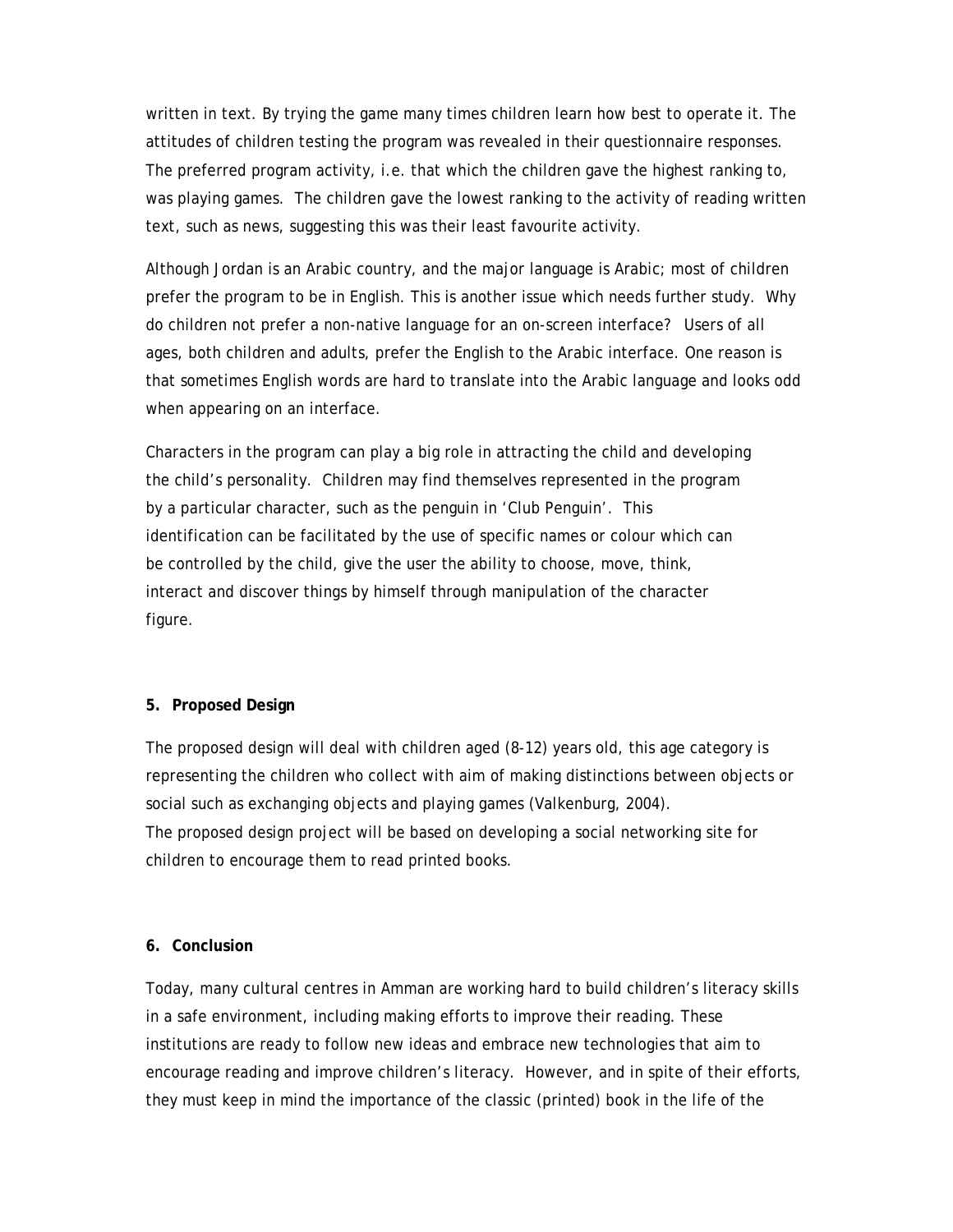children. Printed books can provide fun and enjoyment, and technology must play its part in encouraging Children to continue to enjoy the classical art of reading books. Classic printed books offer Children a window into another world, a world where they can think outside of their normal avenues of thought (Alexis, 2009).

In Jordan, many parents complain that their children don't read, forgetting that they have responsibility for promoting this activity. Children will never read if they do not find their home to be a suitable environment for this purpose, or if they do not gain support and stimulation for their reading from their parents. Libraries in Amman centres complain that parents do not visit the library with their children and do not take the time to sit and share reading with them.

As an outcome of interviews with both Jordanian authorities concerned with the development of children's literacy, and with children themselves, a case study must be undertaken on designing Arabic language digital programs encouraging children to read books.

This research will contribute by the development of a set of design principles to inform the design of a prototype digital program encouraging children to read printed books. The usability of this prototype will be used to improve the relationship between children and printed books.

The proposed website design will act as a valuable tool to stimulate and increase children's desire to read printed books and be a formative experience by participating actively in the development of children reading interests and capabilities.

## **7. References**

- 1. Abba, T 2008, 'The State of Information and Communication Technology (ICT) in Nigerian University Libraries: The Experience of Ibrahim Babangida Library', PhD Thesis, Federal University of Technology, Yola.
- 2. Alexis, R 2005, 'The Role of Classic Books in the Lives of Today's Children', 10 November,

http://www.associatedcontent.com/article/13608/the\_role\_of\_classic\_books\_in\_the\_lives .html?cat=4.